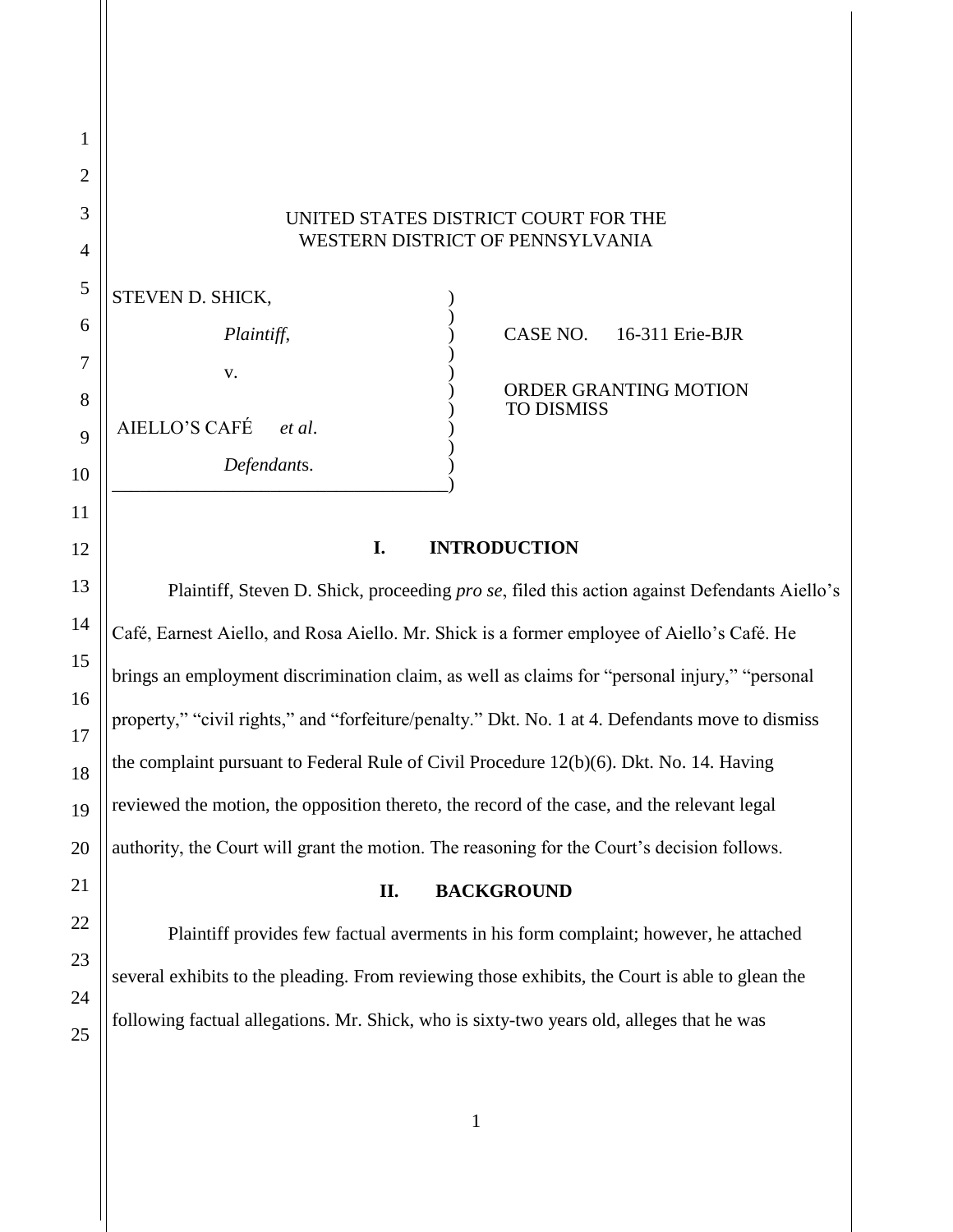1

2

employed by Aiello's Café as a dishwasher until he was terminated. In a letter he wrote to the U.S. Equal Employment Opportunity Commission ("EEOC"), he alleged the following:

I was fired because the restaurant was not happy with my performance because I was complaining of unlawful and unsafe health practices and alcohol being served to minors, including violations of labor laws as child under the age of 16 were working in an establishment that serves alcohol and allowing children under the age of 18 to service alcohol.

Dkt. No. 1, Ex. 2. On September 22, 2016, the EEOC dismissed Mr. Shick's complaint after determining that the Age Discrimination in Employment Act of 1967 ("ADEA") did not apply to Aiello's Café because it employs "less than the required number of employees" to bring it under the purview of the Act. *Id*. at Ex. 3.

Mr. Shick also filed a Child Labor Act complaint with the Pennsylvania Department of Labor & Industry Bureau of Labor Law Compliance, in which he alleged that the café employs four minors (sixteen-year-olds). *Id*. at Ex. 5. Mr. Shick included a citation notice in which it appears Aiello's Café was cited and fined \$250 for employing a minor under the age of eighteen to serve alcoholic beverages. *Id*. at Ex. 6. Finally, in response to Defendants' motion to dismiss, Mr. Shick filed a copy of a document titled "Child Labor Act Inspection Report" dated November 13, 2015 in which Aiello's Café was cited for employing three minors. Dkt. No. 23, Ex. 1. The report indicates that the café has twelve employees. *Id*.

# **III. STANDARD OF REVIEW**

In considering a motion to dismiss under Rule  $12(b)(6)$ , the plaintiff's allegations are to be construed favorably to the pleader and a complaint should not be dismissed for failure to state a claim unless it appears beyond doubt that the plaintiff can prove no set of facts in support of his claim which would entitle him to relief. *Simmons v. Community Service Providers, Inc*., 847 F. Supp. 351, 352 (E.D. Pa. 1994). Although a pleading need not correctly categorize legal theories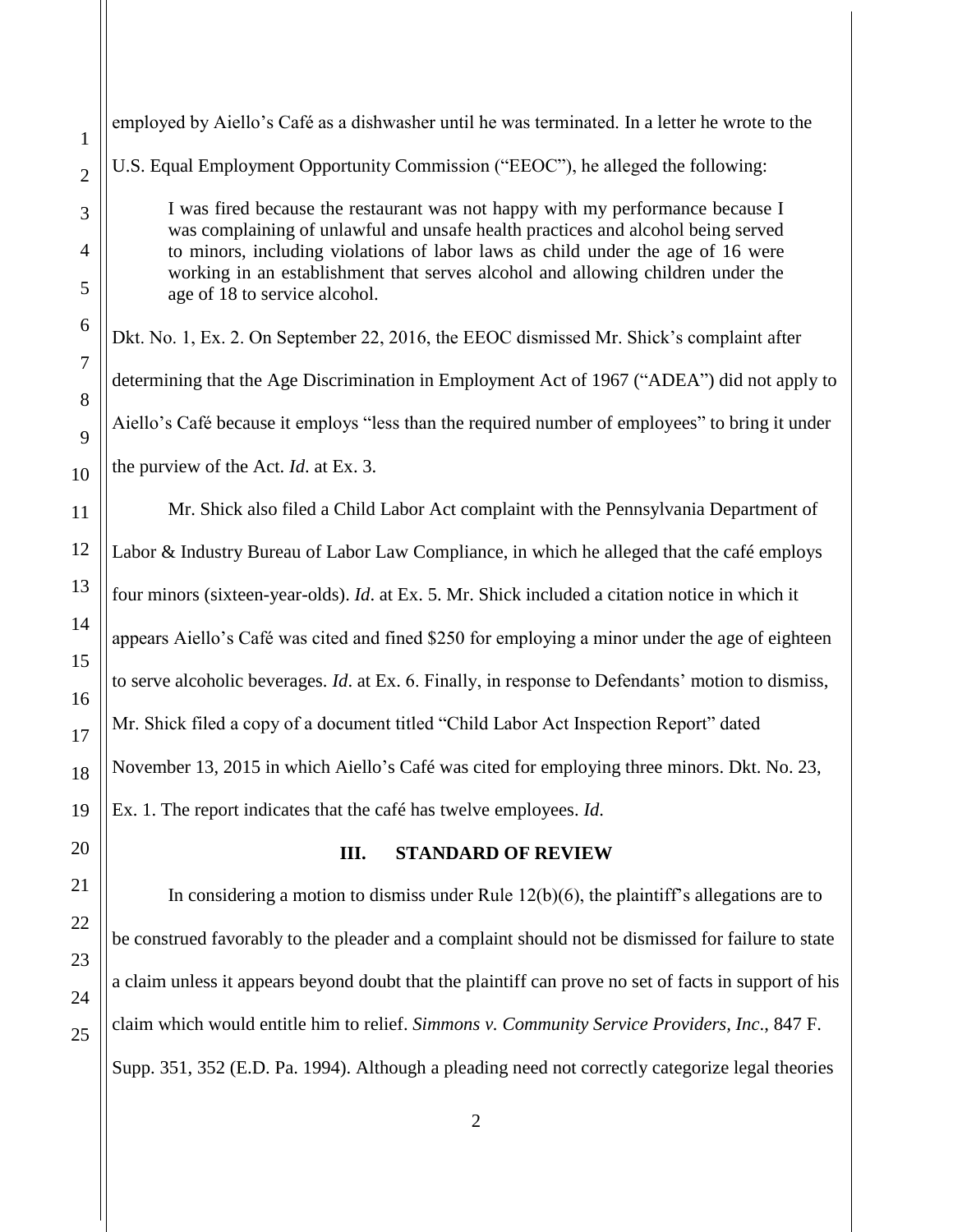Construing the allegations in the complaint liberally, the Court concludes that Plaintiff attempts to state a claim for age discrimination under the Age Discrimination in Employment Act of 1967 ("ADEA"). This is consistent with the documents Plaintiff attached to his pleadings; it is also consistent with Plaintiff's opposition to the motion to dismiss in which he states that he brings this lawsuit because "defendants have acted unlawfully under the Federal statute of the ADEA Act of 1967 (Age discrimination)." Dkt. No. 23 at 4.

"The ADEA prohibits employers from discriminating against individuals in hiring, discharge, compensation, term, conditions, or privileges of employment on the basis of their age." *Patel v. Shinseki*, 984 F. Supp. 2d 461, 468 (W.D. Pa. 2013) (quoting *Duffy v. Paper Magic Grp., Inc*., 265 F.3d 163, 167 (3d Cir. 2001)). However, the ADEA's prohibitions only apply to employers with over 20 employees. *Id*. (citing 29 U.S.C. § 630(b)); *Mann v. Estate of Meyers*, 61 F. Supp. 3d 508, 528 (D. NJ 2014) ("Congress did not wish to impose the burden of litigation upon small entities"). The exhibits Plaintiff attached in support of his complaint and opposition to the motion to dismiss conclusively demonstrate that Aiello's Café has fewer than twenty employers. *See* Dkt. No. 1, Ex. 3; Dkt. No. 23, Ex. 1. Indeed, the documents demonstrate that the café employs twelve individuals. Dkt. No. 23, Ex. 1. Therefore, Aiello's Café does not fall under

#### **IV. DISCUSSION**

giving rise to the claims, the complaint must nevertheless provide a defendant with fair notice of what the plaintiff's claim is and the grounds upon which it rests. *Id*. at 353 (citing *Williams v. New Castle County*, 970 F.2d 1260, 1265–1266 (3rd Cir. 1992)). In addition, *pro se* complaints are to be more liberally construed and held to less stringent standards than pleadings drafted by lawyers. *Id*. (citing *Boag v. MacDougall*, 454 U.S. 364, 365–66 (1982)).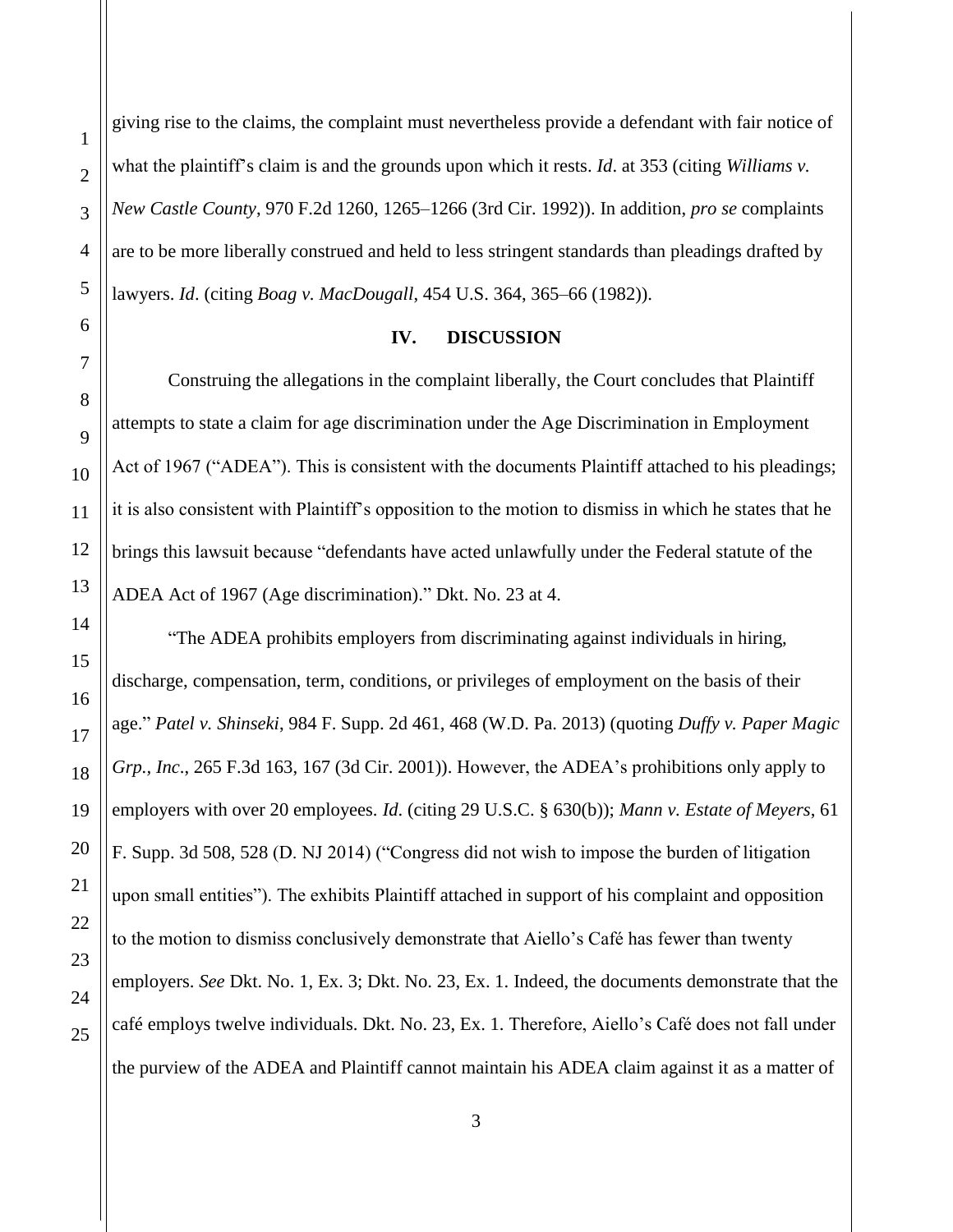law. *See Evans v. Watt*, 2004 WL 90064, \*1 (C.D. Cal. January 7, 2004) (granting motion to dismiss because employee could not maintain an ADEA claim against employer who had fewer than fifteen employees); *Avington v. Metropolitan Tulsa Urban League*, 603 Fed. Appx. 662, 663 (10th Cir. 2015) (affirming summary judgment on ADEA claim brought by *pro se* plaintiff for failing to establish that his employer had twenty or more employees).

Moreover, to the extent that Plaintiff attempts to bring an ADEA claim against Mr. and Mrs. Aiello individually, the courts in this Circuit have consistently held that individual defendants cannot be held liable for damages under the ADEA. *Mann*, 61 F. Supp. 3d at 527-28 (citing cases). Therefore, Plaintiff cannot maintain an ADEA claim against Mr. and Mrs. Aiello and it must be dismissed as a matter of law.

While Plaintiff states that he brings this lawsuit pursuant to the ADEA, construing the complaint liberally, the Court finds that he may also be attempting to state a claim pursuant to Title VII of the Civil Rights Act of 1964. As referenced above, Plaintiff attached to his complaint a letter to the EEOC in which he alleged that he was terminated, at least in part, in retaliation for complaining about possible violations of Pennsylvania child labor laws. Dkt. No. 1, Ex. 2. Title VII makes it unlawful to discriminate against an employee because he or she opposed an unlawful employment practice. However, just as Aiello's Café does not fall under the purview of the ADEA, Title VII is also inapplicable in this case. Title VII limits actions against employers to those who employ fifteen or more employees. 42 U.S.C. § 2000e(b) (defining "employer" as "a person … who has fifteen or more employees"). Therefore, Plaintiff is unable to maintain a Title VII claim against Aiello's Café as a matter of law. *See Greenless v. Edienmuller Enterprises, Inc*., 32 F.3d 197, 199 (5th Cir. 1994) (defendant employer did not fall within the statutory definition of employer under Title VII because Title VII excludes employers with fewer